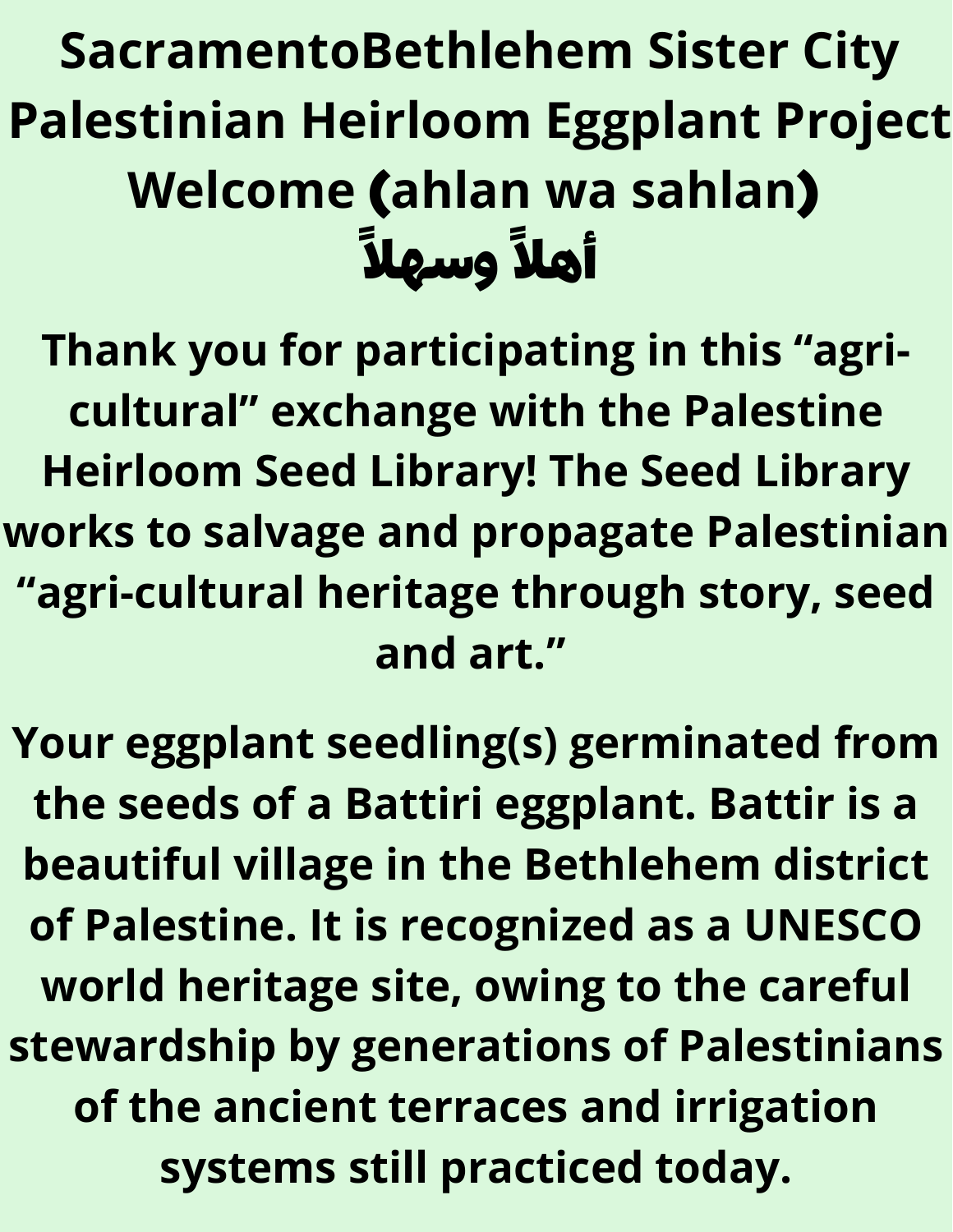## *What do I do now?*

### **Plant in a sunny, well-drained location.**

- **Plant only this variety of eggplant to avoid cross-pollination with other types of eggplant.**
- **Water regularly - but don´t create soggy soil.**
- **Check in regularly to give updates on your plant(s), to share photos, video, comments, questions.**

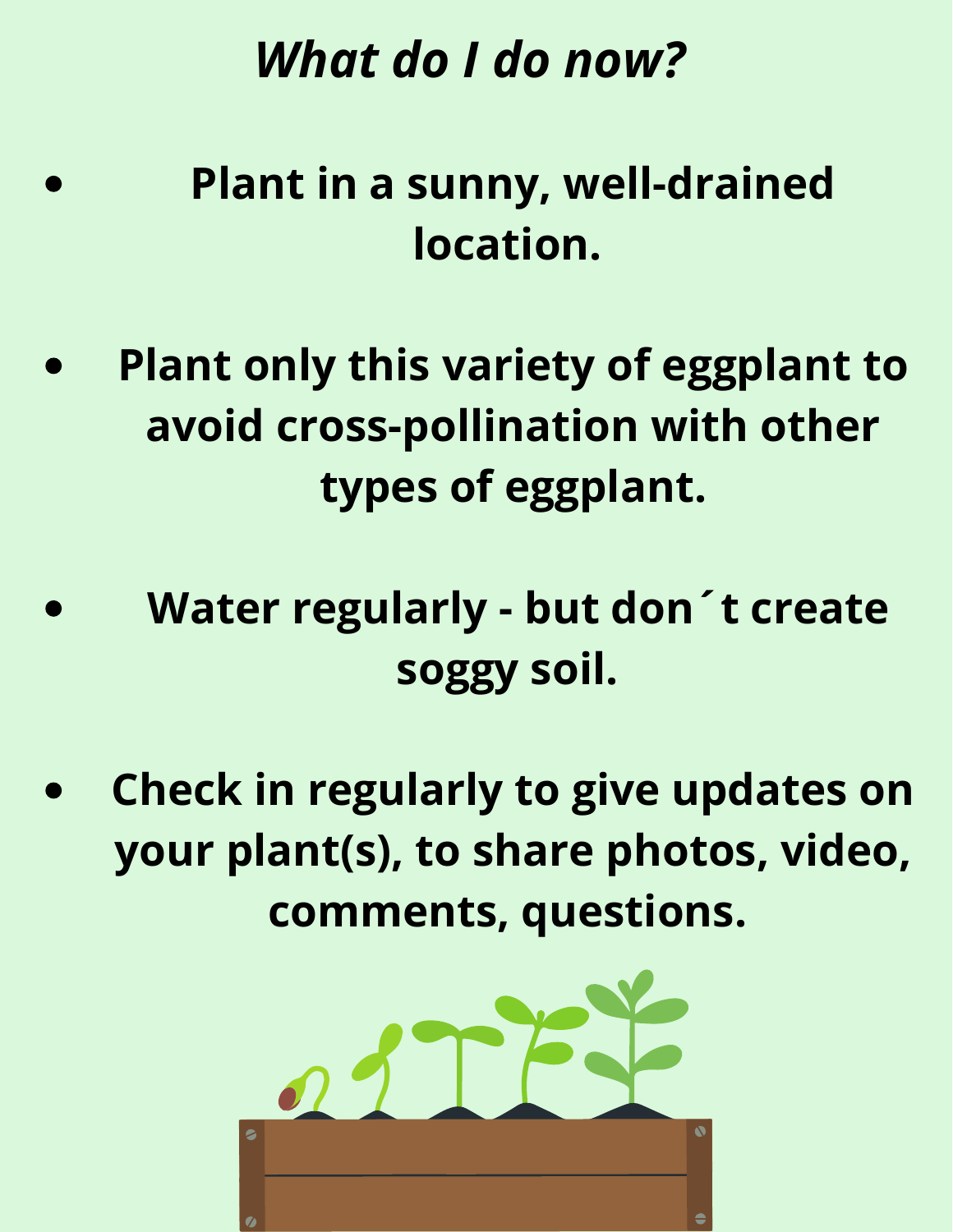#### *How do I check in and share?*

**We will use a WhatsApp group to share. To join, send your cell number to SacramentoBethlehem@yahoo.com, or, 916.225.8511**

*Why share?*

**Sharing is an important part of this exchange. We will learn from each other AND we will learn more about the place where these seeds first originated, "through story, seed and art" - and food! Yes! We will share recipes and instructions on how to save seeds from your Battiri eggplant.**